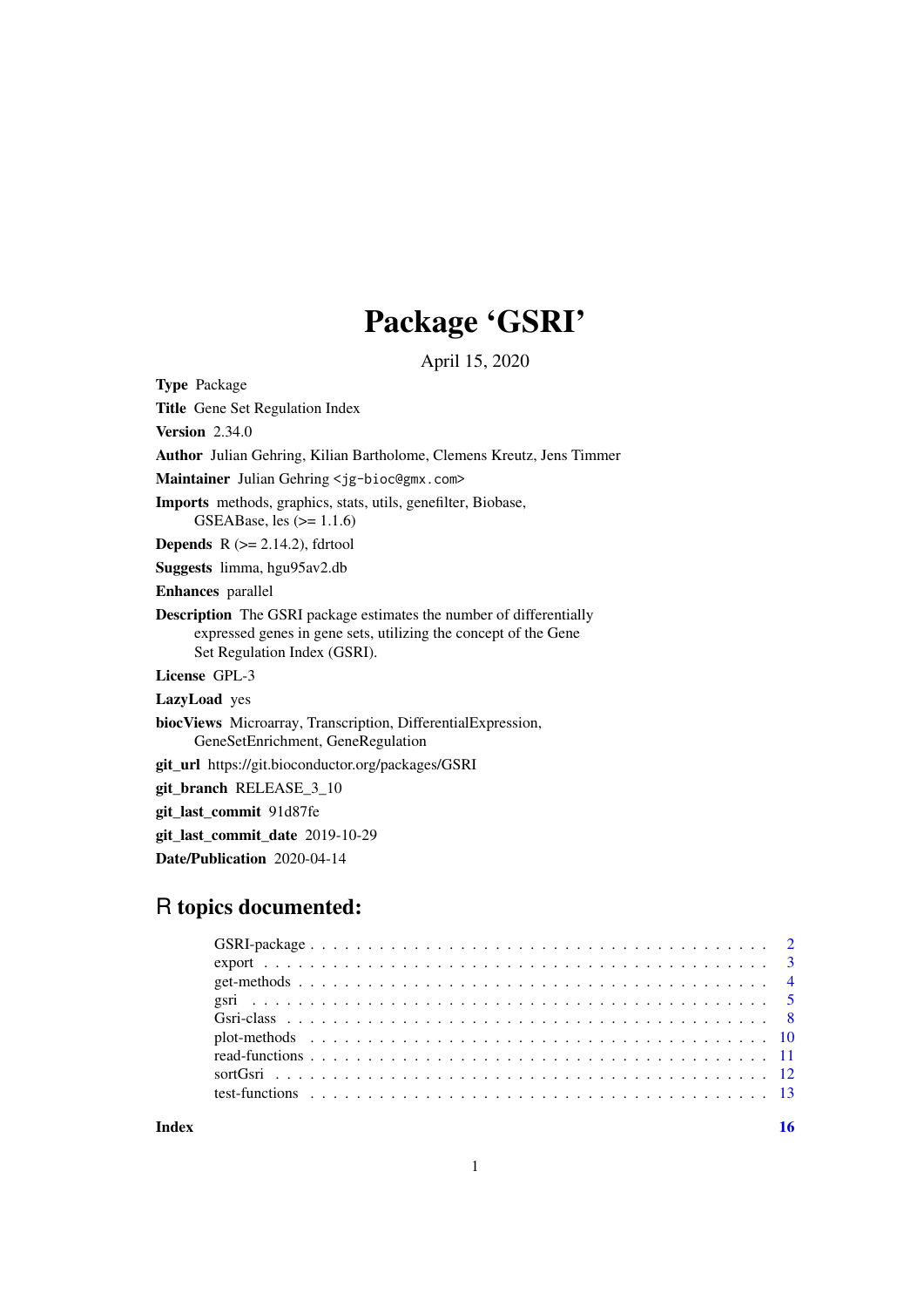#### <span id="page-1-1"></span><span id="page-1-0"></span>Description

The GSRI package estimates the number of differentially expressed genes in gene sets, utilizing the concept of the Gene Set Regulation Index (GSRI).

#### Details

The GSRI approach estimates the number of differentially expressed genes in gene sets. It is independent of the underlying statistical test used for assessing the differential effect of genes and does not require any cut-off values for the distinction between regulated and unregulated genes. The approach is based on the fact that p-values obtained from a statistical test are uniformly distributed under the null hypothesis and are shifted towards zero in case of the alternative hypothesis.

Through non-parametric fitting of the uniform component of the p-value distribution, the fraction of regulated genes r in a gene set is estimated. The GSRI  $\eta$  is then defined as the  $\alpha * 100\%$ -quantile of the distribution of  $r$ , obtained from bootstrapping the samples within the groups. The index indicates that with a probability of  $(1 - \alpha)\%$  more than a fraction of  $\eta$  genes in the gene set is differentially expressed. It can also be employed to test the hypothesis whether at least one gene in a gene set is regulated. Further, different gene sets can be compared or ranked according to the estimated amount of regulation.

For details of the method, an application to experimental data, and a comparison with related approaches, see Bartholome et al., 2009.

The package is published under the GPL-3 license.

#### Author(s)

Julian Gehring, Kilian Bartholome, Clemens Kreutz, Jens Timmer

Maintainer: Julian Gehring <julian.gehring@fdm.uni-freiburg.de>

#### References

Kilian Bartholome, Clemens Kreutz, and Jens Timmer: Estimation of gene induction enables a relevance-based ranking of gene sets, Journal of Computational Biology: A Journal of Computational Molecular Cell Biology 16, no. 7 (July 2009): 959-967. [http://www.liebertonline.com/](http://www.liebertonline.com/doi/abs/10.1089/cmb.2008.0226) [doi/abs/10.1089/cmb.2008.0226](http://www.liebertonline.com/doi/abs/10.1089/cmb.2008.0226)

The GSRI package uses the functionality of the following packages:

Julian Gehring, Clemens Kreutz, Jens Timmer: les: Identifying Loci of Enhanced Significance in Tiling Microarray Data [http://bioconductor.org/help/bioc-views/release/bioc/html/](http://bioconductor.org/help/bioc-views/release/bioc/html/les.html) [les.html](http://bioconductor.org/help/bioc-views/release/bioc/html/les.html)

Korbinian Strimmer: fdrtool: Estimation and Control of (Local) False Discovery Rates. [http:](http://CRAN.R-project.org/package=fdrtool) [//CRAN.R-project.org/package=fdrtool](http://CRAN.R-project.org/package=fdrtool)

Robert Gentleman, Vincent J. Carey, Wolfgang Huber, Florian Hahne: genefilter: methods for filtering genes from microarray experiments. [http://bioconductor.org/help/bioc-views/](http://bioconductor.org/help/bioc-views/release/bioc/html/genefilter.html) [release/bioc/html/genefilter.html](http://bioconductor.org/help/bioc-views/release/bioc/html/genefilter.html)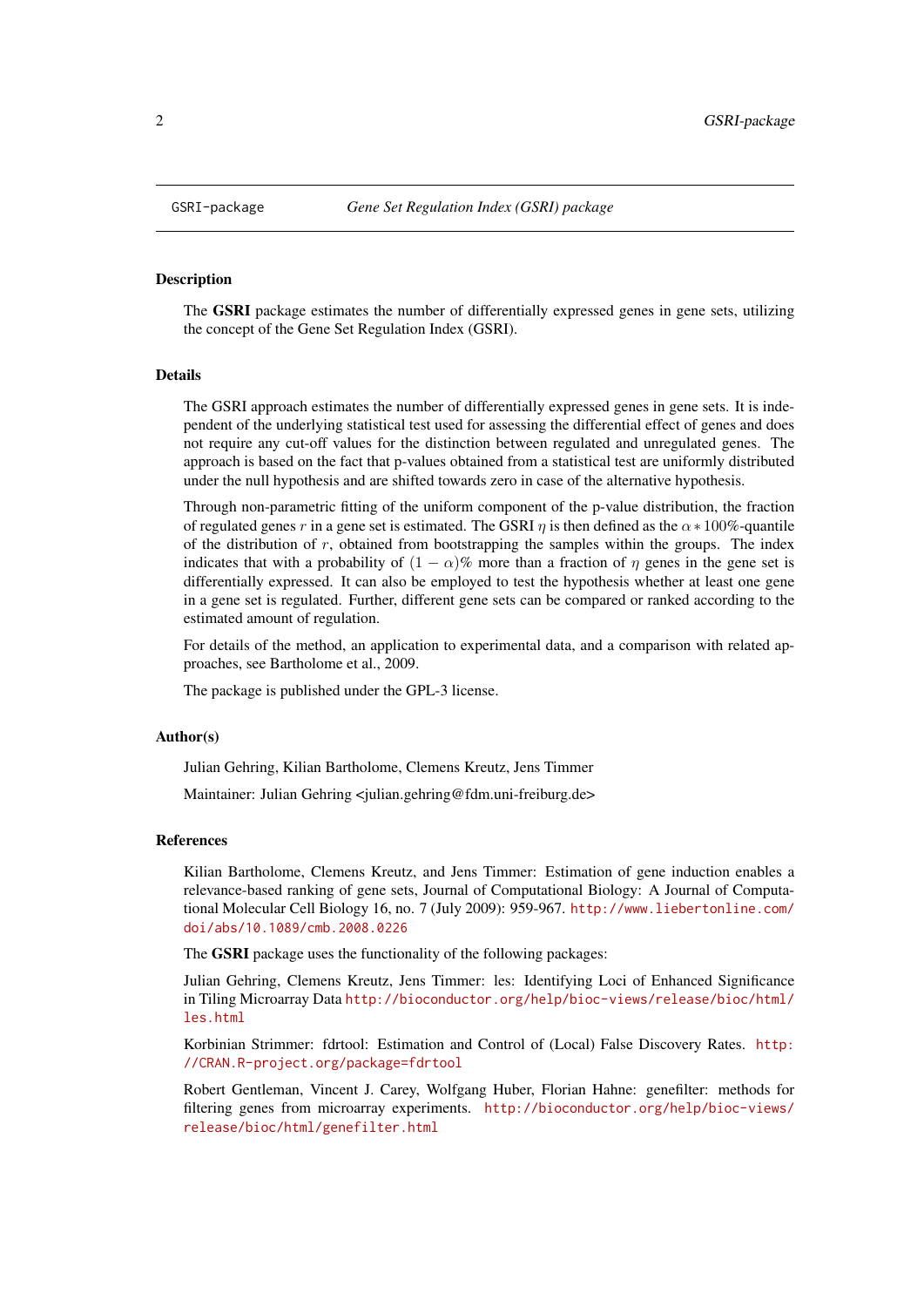#### <span id="page-2-0"></span>export 3

#### See Also

Class: [Gsri](#page-7-1)

Methods: [gsri](#page-4-1) [getGsri](#page-3-1) [getCdf](#page-3-1) [getParms](#page-3-1) [export](#page-2-1) [sortGsri](#page-11-1) [plot](#page-9-1) [show](#page-7-2) [summary](#page-7-2) [readCls](#page-10-1) [readGct](#page-10-1)

#### Examples

```
## Simulate expression data for a gene set of
## 100 genes, 20 samples (10 treatment, 10 control)
## and 30 regulated genes
set.seed(1)
exprs <- matrix(rnorm(100*20), 100)
exprs[1:30,1:10] <- rnorm(30*10, mean=2)
rownames(exprs) <- paste("g", 1:nrow(exprs), sep="")
groups <- factor(rep(1:2, each=10))
## Estimate the number of differentially expressed genes
res <- gsri(exprs, groups)
res
## Perform the analysis for different gene set
library(GSEABase)
gs1 <- GeneSet(paste("g", 25:40, sep=""), setName="set1")
gs2 <- GeneSet(paste("g", seq(1, nrow(exprs), by=5), sep=""), setName="set2")
gsc <- GeneSetCollection(gs1, gs2)
res2 <- gsri(exprs, groups, gs1)
res3 <- gsri(exprs, groups, gsc, verbose=TRUE)
summary(res2)
```
<span id="page-2-1"></span>

export *Export results to file*

#### Description

Export the results of a Gsri object to a file.

#### Usage

```
export(object, file, ...)
```
#### Arguments

| object  | An object of class Gsri whose results to export.                |
|---------|-----------------------------------------------------------------|
| file    | Character vector specifying the path of the file to be written. |
| $\cdot$ | Additional arguments, currently not used.                       |

## Details

The export method writes the results of the GSRI analysis, as obtained with getGsri, to a text file. The file is formatted with the standard parameters of the write.table function, while "\t" is used as field seperator.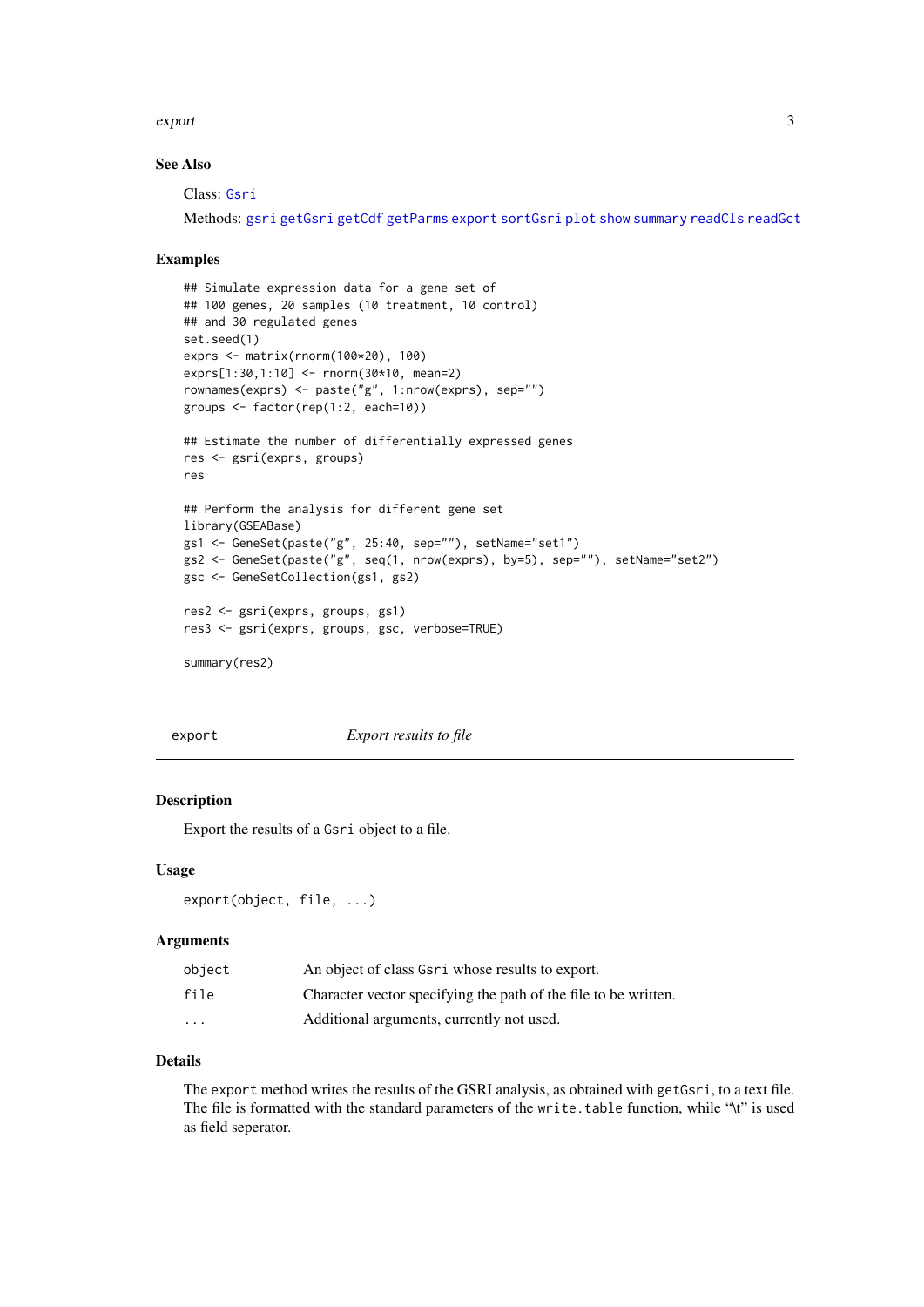#### <span id="page-3-0"></span>Author(s)

Julian Gehring

Maintainer: Julian Gehring <julian.gehring@fdm.uni-freiburg.de>

#### See Also

Package: [GSRI-package](#page-1-1)

Class: [Gsri](#page-7-1)

Methods: [gsri](#page-4-1) [getGsri](#page-3-1) [getCdf](#page-3-1) [getParms](#page-3-1) [export](#page-2-1) [sortGsri](#page-11-1) [plot](#page-9-1) [show](#page-7-2) [summary](#page-7-2) [readCls](#page-10-1) [readGct](#page-10-1)

#### Examples

## Not run: export(gsri, file)

## End(Not run)

get-methods *Get methods for* Gsri *class*

#### <span id="page-3-1"></span>Description

Access and extract results from an object of class Gsri.

#### Usage

```
getGsri(object, index, ...)
getCdf(object, index, ...)
getParms(object, ...)
```
#### Arguments

| object   | An object of class Gsri whose results to access.                                                           |
|----------|------------------------------------------------------------------------------------------------------------|
| index    | Optional argument used to subset the results of individual gene sets. For details,<br>see the plot method. |
| $\cdots$ | Additional arguments, currently not used.                                                                  |

#### Details

getGsri returns a data frame with the results of the GSRI analysis, equivalent to the display of the print and show method. For each gene set it contains the estimated fraction and total number of regulated genes, the standard deviation of the estimated fraction, the GSRI, and the total number of genes in the analysis.

getCdf returns a data frame with ECDF of the p-values for a gene set.

getParms returns a list with the parameters used in the analysis, including the weights (weight) for each gene in the gene set, the number (nBoot) of bootstraps for the calculation of the GSRI, the function (test) and its arguments (testArgs) used for assessing the differential effect between the groups, the confidence level for the GSRI, and the application of the Grenander estimatior (grenander) in the calculation of the ECDF.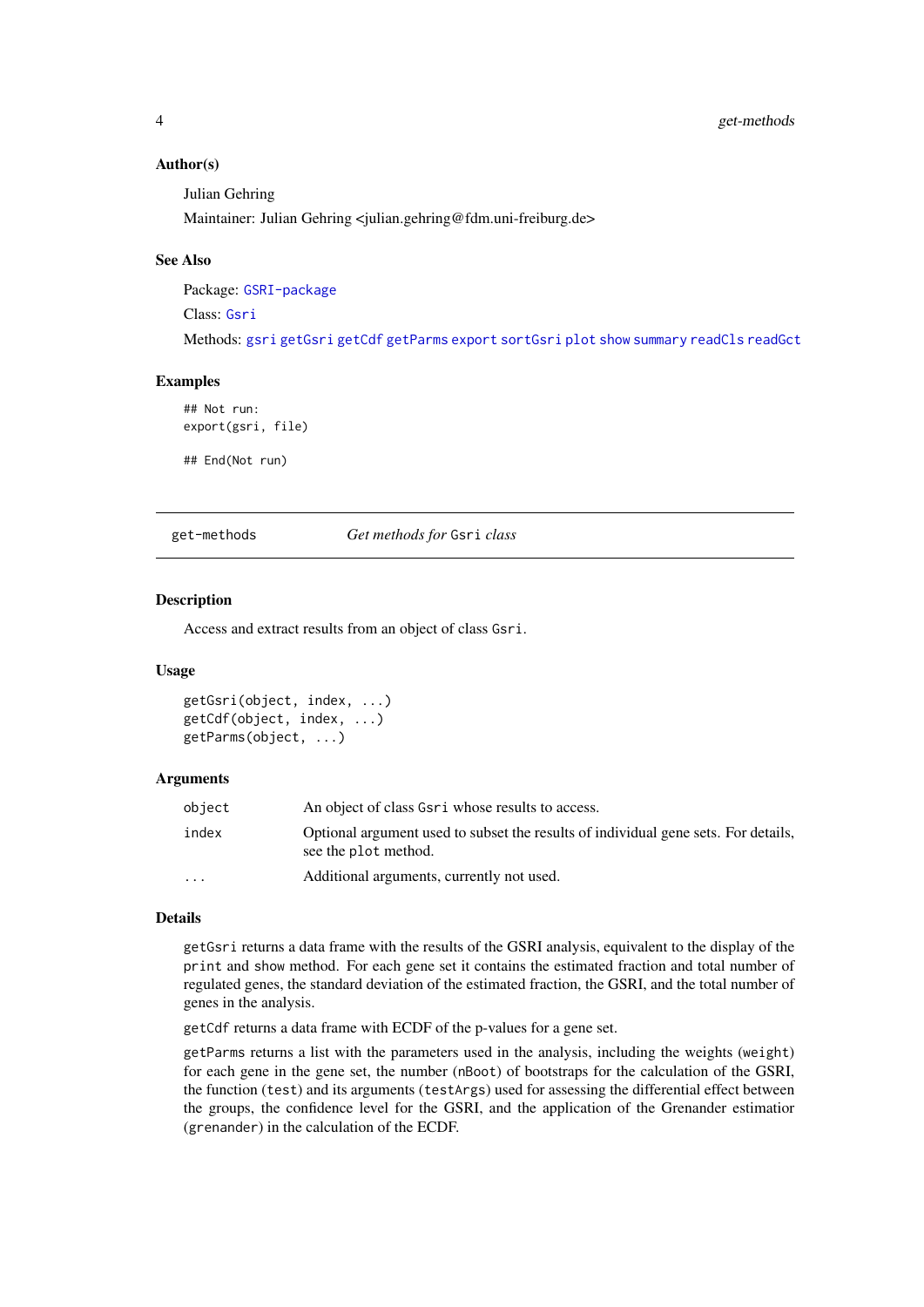<span id="page-4-0"></span>gsri 55 km senator in termine termine termine termine termine termine termine termine termine termine termine

## Value

getGsri and getCdf return data frame with the results from the GSRI analysis and the ECDF, respectively. getParms returns a list with the parameters used in the analysis.

If more than one gene set is accessed, a list with one element per gene set is returned.

#### Author(s)

Julian Gehring

Maintainer: Julian Gehring <julian.gehring@fdm.uni-freiburg.de>

## See Also

Package: [GSRI-package](#page-1-1)

Class: [Gsri](#page-7-1)

Methods: [gsri](#page-4-1) [getGsri](#page-3-1) [getCdf](#page-3-1) [getParms](#page-3-1) [export](#page-2-1) [sortGsri](#page-11-1) [plot](#page-9-1) [show](#page-7-2) [summary](#page-7-2) [readCls](#page-10-1) [readGct](#page-10-1)

## Examples

```
## Not run:
getGsri(object)
getCdf(object)
getParms(object)
```
## End(Not run)

<span id="page-4-1"></span>gsri *Methods for the Gene Set Regulation Index (GSRI)*

#### Description

Estimate the number of differentially expressed genes in gene sets.

## Usage

```
gsri(exprs, groups, geneSet, names=NULL, weight=NULL, nBoot=100,
test=rowt, testArgs=NULL, alpha=0.05, grenander=TRUE, verbose=FALSE,
...)
```
## Arguments

| exprs   | Matrix or object of class ExpressionSet containing the expression intensities<br>of the microarray. If a matrix the rows represent the genes and the columns the<br>samples, respectively.                                                                                                                                                                                                                |
|---------|-----------------------------------------------------------------------------------------------------------------------------------------------------------------------------------------------------------------------------------------------------------------------------------------------------------------------------------------------------------------------------------------------------------|
| groups  | Factor with the assignments of the microarray samples to the groups, along<br>which the differential effect should be estimated. Must have as many elements<br>as exprs has samples.                                                                                                                                                                                                                      |
| geneSet | Optional object of class GeneSet or GeneSetCollection defining the gene<br>set(s) used for the analysis. If missing all genes of exprs are considered to<br>be part of the gene set. If an object of class GeneSet only these genes are con-<br>sidered to be part of the gene set. If an object of class GeneSetCollecton the<br>analysis is performed for each gene set of the collection individually. |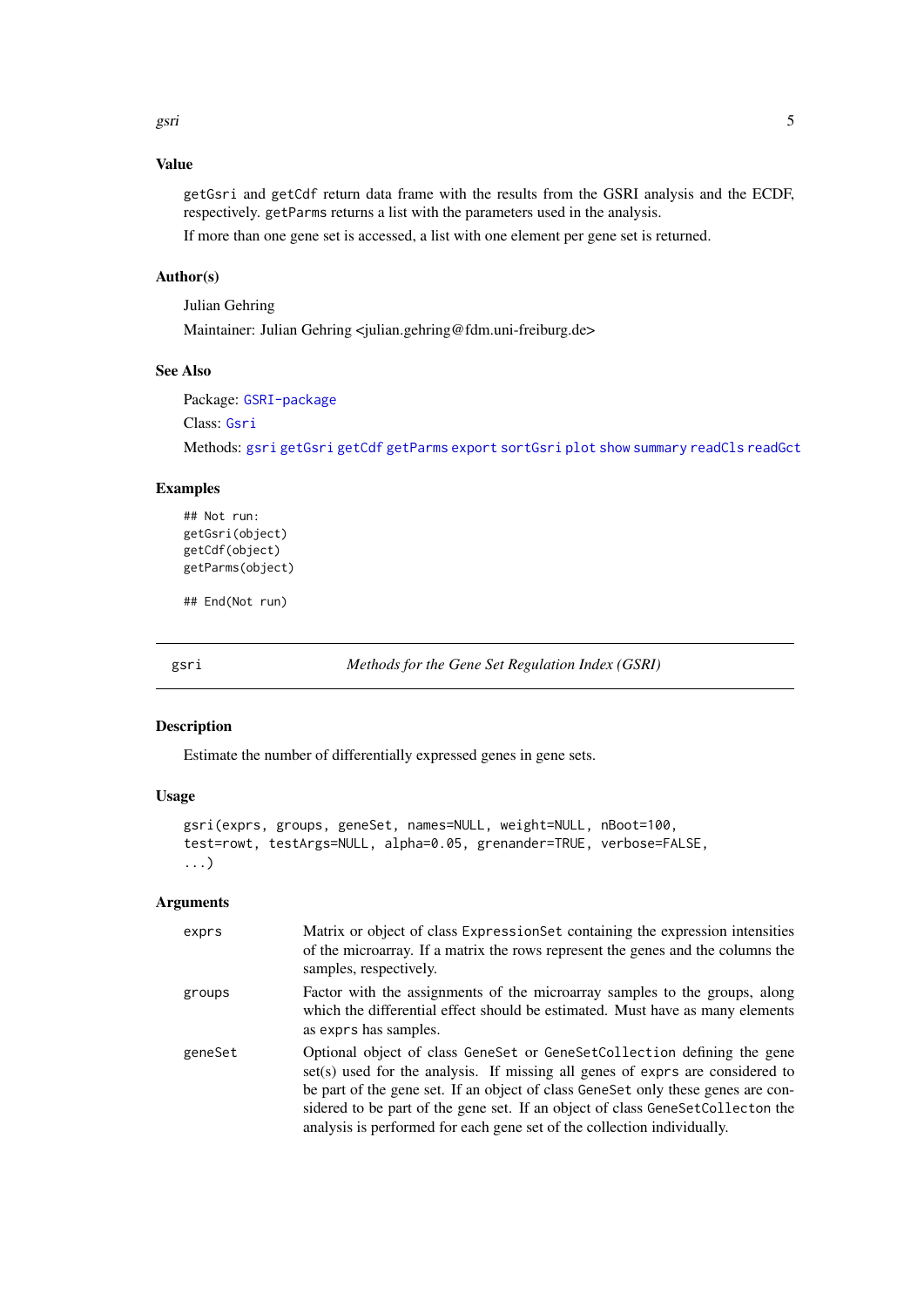| names     | Optional character vector with the names of the gene set(s). If missing the names<br>are taken from the geneSet argument. Has to have as many unique elements as<br>gene sets in the analysis.                                                                                                                                                                                                                                                     |
|-----------|----------------------------------------------------------------------------------------------------------------------------------------------------------------------------------------------------------------------------------------------------------------------------------------------------------------------------------------------------------------------------------------------------------------------------------------------------|
| weight    | Optional numerical vector of weights specifying the certainty a gene is part of<br>the gene set. If NULL all genes are assumed to have the same weight. Please<br>note that the weights are defined in a relative way and thus any kind of positive<br>weights is feasable. Must have as many elements as eighter the genes defined in<br>geneSet or in exprs.                                                                                     |
| nBoot     | Integer with the number of bootstrap samples to be drawn in the calculation of<br>the GSRI (default: 100).                                                                                                                                                                                                                                                                                                                                         |
| test      | A function defining the statistical test used to assess the differential effect be-<br>tween the groups which are given by the groups argument. In this package,<br>a t-test (rowt) and an F-test (rowF) are already supplied, with rowt being the<br>default. Additionally, a custom test function can be used in order to be able to<br>include any feasible statistical test in the analysis. For details, please see the<br>'details' section. |
| testArgs  | List of optional arguments used by the test function. For details, please see the<br>'details' section and the help for test-functions.                                                                                                                                                                                                                                                                                                            |
| alpha     | Single numeric specifying the confidence level for the GSRI. The estimated<br>GSRI is the lower bound of the $(1-\alpha)^*100\%$ confidence interval obtained from<br>bootstrapping.                                                                                                                                                                                                                                                               |
| grenander | Logical about whether the modified Grenander estimator for the cumulative den-<br>sity should be used instead of a centered ECDF. By default the modified Grenan-<br>der estimator is used. For more information, please see the 'details' section.                                                                                                                                                                                                |
| verbose   | Logical indicating whether the progress of the computation should be printed<br>to the screen (default: FALSE). Most useful if geneSet is an object of class<br>GeneSetCollection.                                                                                                                                                                                                                                                                 |
|           | Additional arguments, including:                                                                                                                                                                                                                                                                                                                                                                                                                   |
|           | minSize: Integer specifying the minimal number of genes in a gene set in order<br>to perform an analysis. If the gene set has less than minSize in exprs, the<br>gene set is ignored in the analysis.                                                                                                                                                                                                                                              |
|           | nCores: Integer setting the number of cores used for the computation in combi-<br>nation with the multicore package for a GeneSetCollection. For details,<br>please see the 'details' section.                                                                                                                                                                                                                                                     |

## Details

The gsri method estimates the degree of differential expression in gene sets. By assessing the part of the distribution of p-values consistent with the null hypothesis the number of differentially expressed genes is calculated.

Through non-parametric fitting of the uniform component of the p-value distribution, the fraction of regulated genes r in a gene set is estimated. The GSRI  $\eta$  is then defined as the  $\alpha * 100\%$ -quantile of the distribution of  $r$ , obtained from bootstrapping the samples within the groups. The index indicates that with a probability of  $(1 - \alpha)\%$  more than a fraction of  $\eta$  genes in the gene set is differentially expressed. It can also be employed to test the hypothesis whether at least one gene in a gene set is regulated. Further, different gene sets can be compared or ranked according to the estimated amount of regulation.

Assessing the differential effect is based on p-values obtained from statistical testing at the level of individual genes between the groups. The GSRI approach is independent of the underlying test and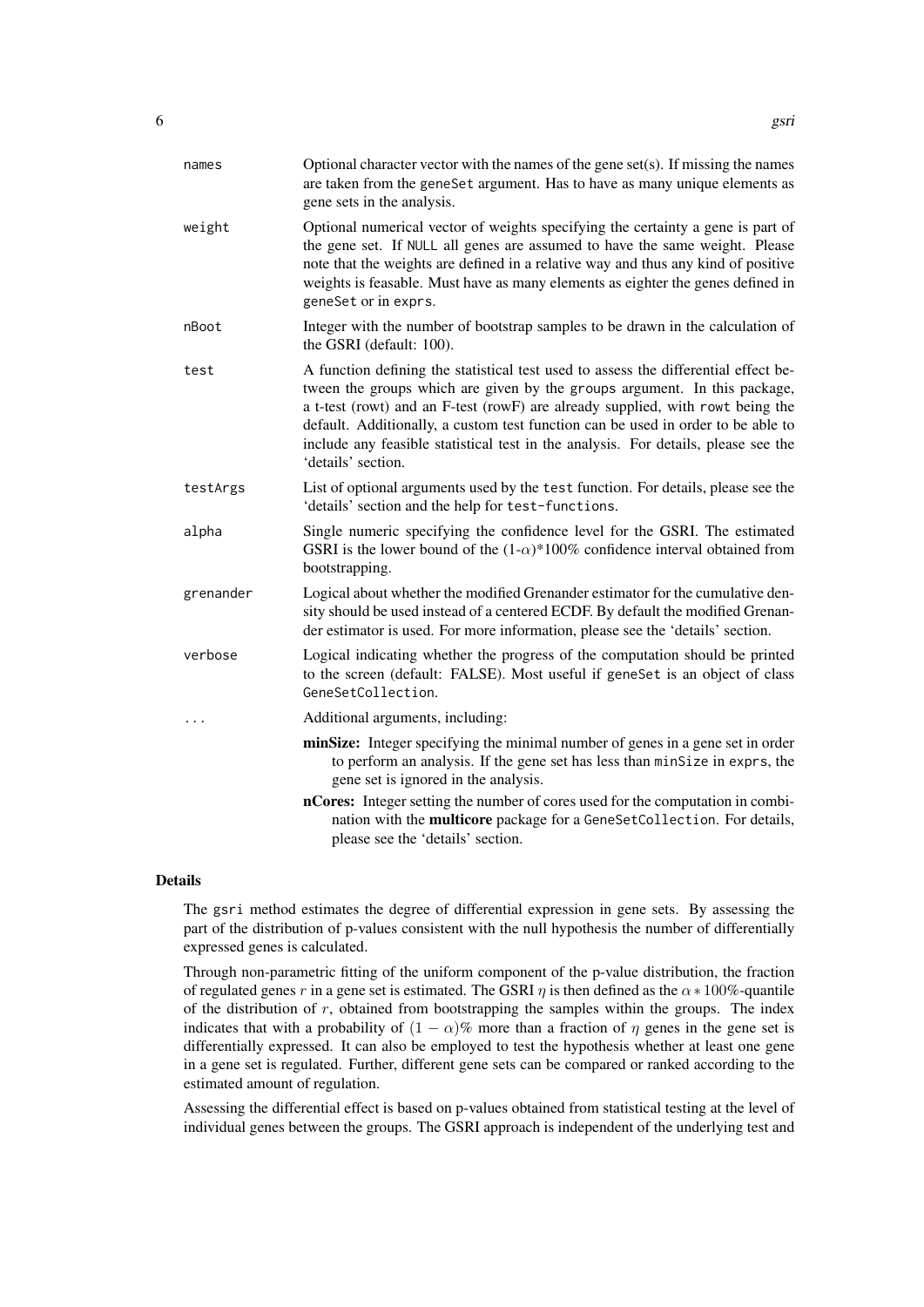<span id="page-6-0"></span>can be chosen according to the experimental design. With the t-test (rowt) and F-test (rowF) two widely used statistical test are already part of the package. Additional tests can easily used which are passed with the test argument to the gsri method. For details on how to implement custom test functions, please refer to the help of rowt and rowF or the vignette of this package.

The GSRI approach further allows weighting the influence of individual genes in the estimation. This can be beneficial including for example the certainty that genes are part of a certain gene set derived from experimental findings or annotations.

Defining gene sets is available through the GSEABase package which provides the GeneSet and GeneSetCollection classes a single or multiple gene sets, respectively. This ensures a powerful approach for obtaining gene sets from data objects, data bases, and other bioconductor packages. For details on how to define or retrieve gene sets, please refer to the documentation of the GSEABase package, with a special focus on the GeneSet and GeneSetCollection classes.

The distribution of the p-values of a gene set is assessed in the cumulative density. In addition to a symmetrical empirical cumulative density function (ECDF), the modified Grenander estimator based on the assumption about the concave shape of the cumulative density is implemented and used by default. While the modified Grenander estimator reduces the variance and makes the approach more stable especially for small gene set, it underestimates the number of regulated genes and thus leads to conservative estimates.

In the case that the computation is performed for several gene sets in the form of a GeneSetCollection object, it can be parallelized with the multicore package. Please note that this package is not available on all platforms. Using its capabilities requires attaching multicore prior to the calculation and specification of the nCores argument. For further details, please refer to the documentation of the multicore package. This may be especially relevant in the case that specific seed values for the bootstrapping are of interest.

#### Value

An object of class Gsri with the slots:

result: Data frame containing the results of the GSRI estimation, with one row for each gene set.

cdf: List of data frames containing the ECDF of the p-values. Each data frame covers one gene set.

parms: List containing the parameter values used in the analysis, with the elements.

For details, please see the help for the [Gsri](#page-7-1) class.

#### Methods

Analysis for all genes of exprs part of the gene set:

signature(exprs="matrix", groups="factor", geneSet="missing")

signature(exprs="ExpressionSet", groups="factor", geneSet="missing")

Analysis for one gene set, defined as an object of class GeneSet:

signature(exprs="matrix", groups="factor", geneSet="GeneSet")

signature(exprs="ExpressionSet", groups="factor", geneSet="GeneSet")

Analysis for several gene sets, defined as an object of class GeneSetCollection:

```
signature(exprs="matrix", groups="factor", geneSet="GeneSetCollection")
signature(exprs="ExpressionSet", groups="factor", geneSet="GeneSetCollection")
```
In this case parallel computing capabilities provided by the multicore package may be available, depending on the platform.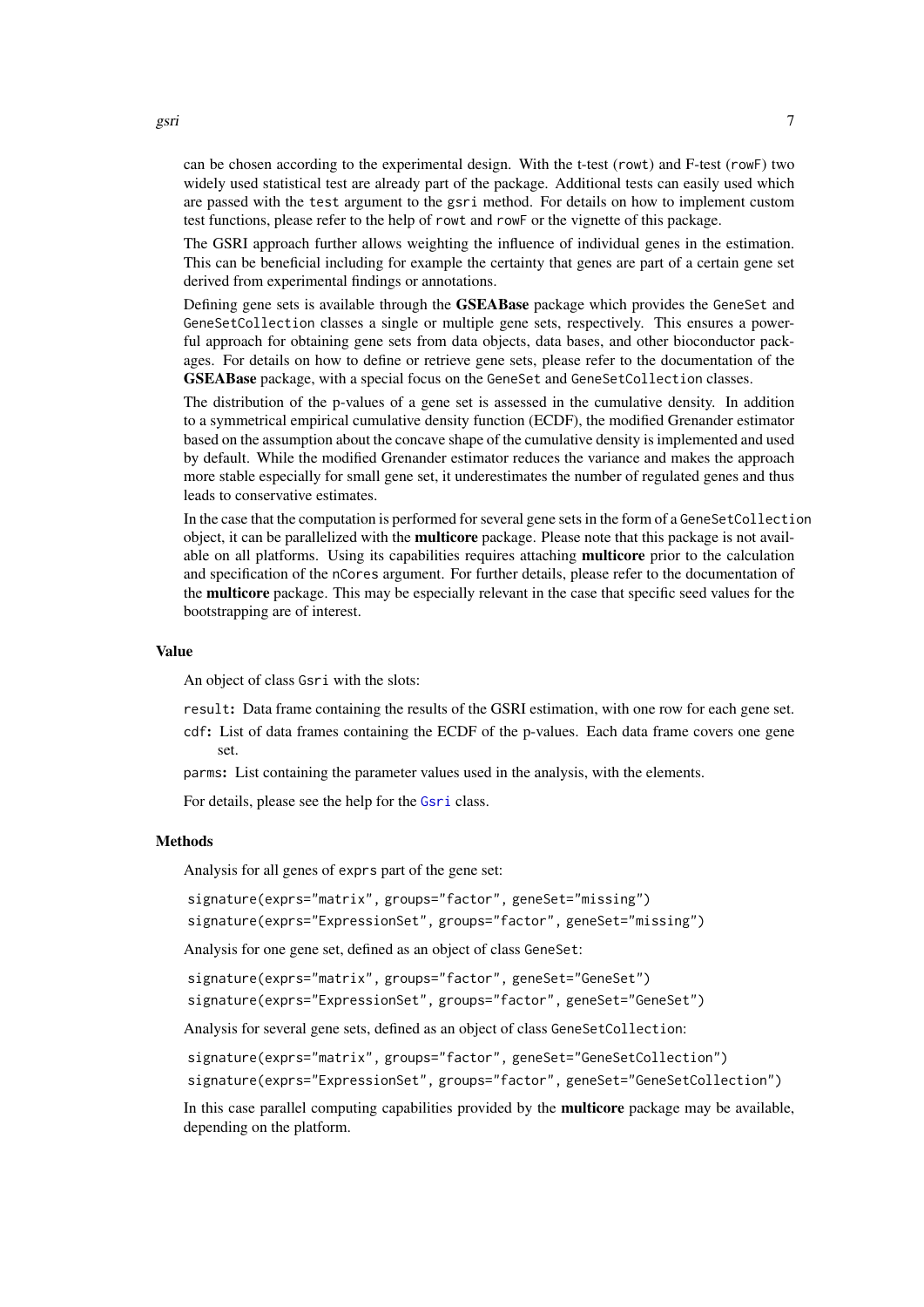#### <span id="page-7-0"></span>Note

The standard deviation of the estimated number of regulated genes as well as the GSRI are obtained through bootstrapping. Thus, the results for these two parameters may differ slightly for several realizations, especially for small numbers of bootstraps (nBoot). Setting the seed of the random number generator avoids this problem and yields exactly the same results for several realizations.

#### Author(s)

Julian Gehring

Maintainer: Julian Gehring <julian.gehring@fdm.uni-freiburg.de>

## See Also

Package: [GSRI-package](#page-1-1)

Class: [Gsri](#page-7-1)

Methods: [gsri](#page-4-1) [getGsri](#page-3-1) [getCdf](#page-3-1) [getParms](#page-3-1) [export](#page-2-1) [sortGsri](#page-11-1) [plot](#page-9-1) [show](#page-7-2) [summary](#page-7-2) [readCls](#page-10-1) [readGct](#page-10-1)

## Examples

```
## Simulate expression data for a gene set of
## 100 genes, 20 samples (10 treatment, 10 control)
## and 30 regulated genes
set.seed(1)
exprs <- matrix(rnorm(100*20), 100)
exprs[1:30,1:10] <- rnorm(30*10, mean=2)
rownames(exprs) <- paste("g", 1:nrow(exprs), sep="")
groups <- factor(rep(1:2, each=10))
## Estimate the number of differentially expressed genes
res <- gsri(exprs, groups)
res
## Perform the analysis for different gene set
library(GSEABase)
gs1 <- GeneSet(paste("g", 25:40, sep=""), setName="set1")
gs2 <- GeneSet(paste("g", seq(1, nrow(exprs), by=5), sep=""), setName="set2")
gsc <- GeneSetCollection(gs1, gs2)
res2 <- gsri(exprs, groups, gs1)
res3 <- gsri(exprs, groups, gsc, verbose=TRUE)
summary(res2)
```
<span id="page-7-1"></span>Gsri-class *Class* Gsri

#### <span id="page-7-2"></span>Description

Objects of the class Gsri contain the results of the GSRI analysis.

#### Objects from the class

Objects of class Gsri are returned by the gsri methods.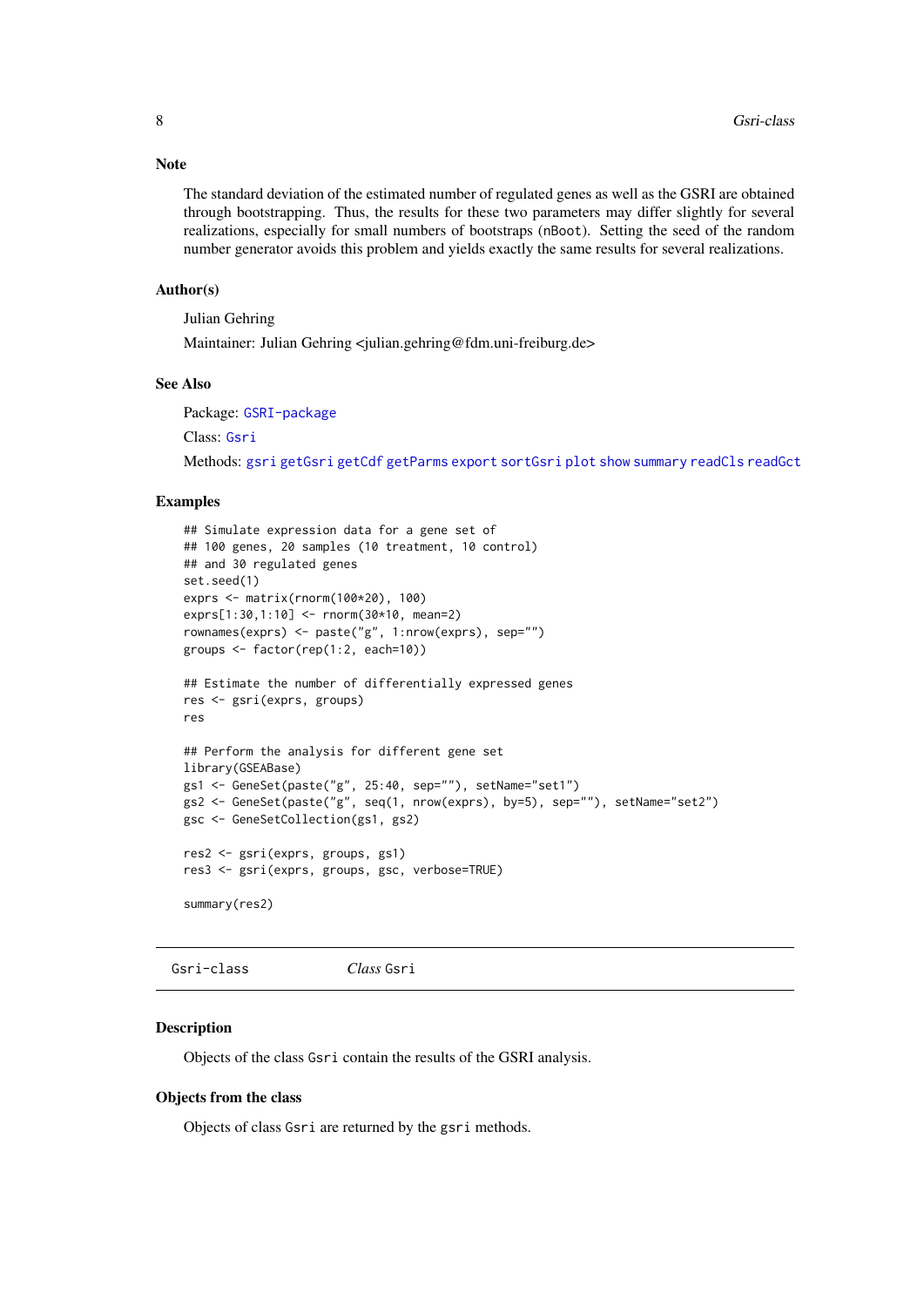#### Gsri-class 9

#### **Slots**

| result: Data frame containing the results of the GSRI estimation, with one row for each gene set<br>and the columns:    |
|-------------------------------------------------------------------------------------------------------------------------|
| pRegGenes: Fraction of regulated genes in the gene set                                                                  |
| pRegGenesSd: Standard deviation of pRegGenes obtained from bootstrapping.                                               |
| n Reggenes: Total number of regulated genes in the gene set.                                                            |
| GSRI ('alpha'%): Gene Set Regulation Index, corresponding to the 'alpha'% quantile of the<br>bootstrapped distribution. |
| ngenes: Total number of genes in the gene set.                                                                          |
| cdf: List of data frames containing the ECDF of the p-values. Each data frame covers one gene<br>set, with the columns: |
| pval: P-values obtained from the test function.                                                                         |
| cdf: Empirical cumulative density.                                                                                      |
| parms: List containing the parameter values used in the analysis, with the elements:                                    |
| weight: Weights for each gene in the gene set                                                                           |
| nBoot: Number of bootstraps for the calculation of the GSRI                                                             |
| test: Statistical test function                                                                                         |
| alpha: Confidence level for the GSRI                                                                                    |
| grenander: Application of the Grenander estimatior in the calculation of the ECDF                                       |
| testArgs: Optional arguments for test function                                                                          |

#### Methods

Analysis:

```
gsri: signature(exprs="matrix",groups="factor",geneSet="missing")
    signature(exprs="ExpressionSet",groups="factor",geneSet="missing")
    signature(exprs="matrix",groups="factor",geneSet="GeneSet")
    signature(exprs="ExpressionSet",groups="factor",geneSet="GeneSet")
    signature(exprs="matrix",groups="factor",geneSet="GeneSetCollection")
    signature(exprs="ExpressionSet",groups="factor",geneSet="GeneSetCollection")
    Assess the degree of differential effect in the expression data.
```
Visualization:

plot: signature(x="Gsri",y=ANY)

Plot the empirical density of p-values and the corresponding estimated effect.

Export to file:

export: signature(object="Gsri",file="character")

Get methods:

```
getGsri: signature(object="Gsri")
getCdf: signature(object="Gsri")
getParms: signature(object="Gsri")
Show:
```
show: signature(obejct="Gsri") summary: signature(obejct="Gsri")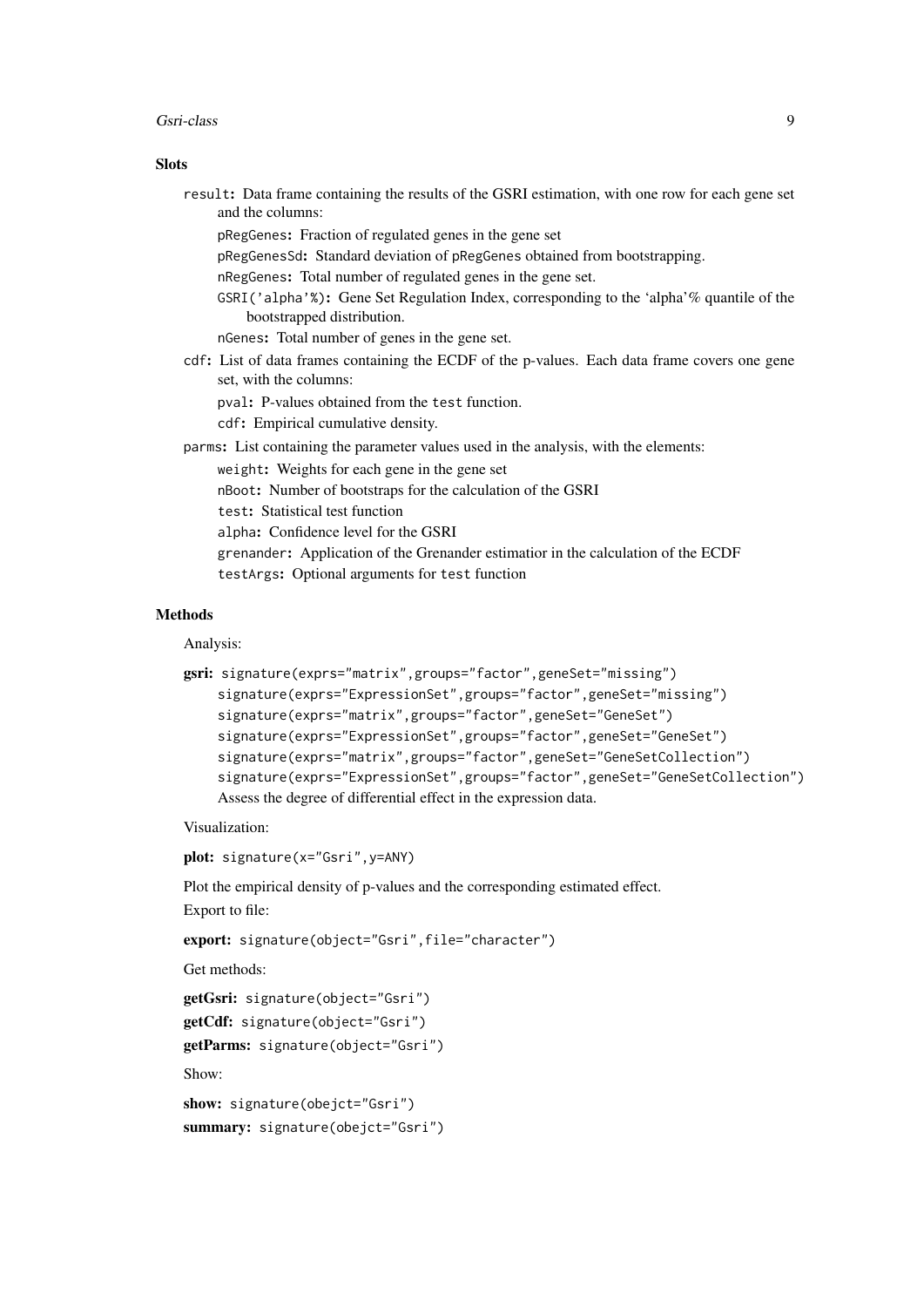#### Author(s)

Julian Gehring

Maintainer: Julian Gehring <julian.gehring@fdm.uni-freiburg.de>

#### See Also

Package: [GSRI-package](#page-1-1)

Class: [Gsri](#page-7-1)

Methods: [gsri](#page-4-1) [getGsri](#page-3-1) [getCdf](#page-3-1) [getParms](#page-3-1) [export](#page-2-1) [sortGsri](#page-11-1) [plot](#page-9-1) [show](#page-7-2) [summary](#page-7-2) [readCls](#page-10-1) [readGct](#page-10-1)

#### Examples

showClass("Gsri")

plot-methods *Visualize GSRI results*

## <span id="page-9-1"></span>Description

Plot the empirical cumulative density along with the estimated degree of regulation of the p-value distribution for a gene set.

#### Usage

 $plot(x, y, ...)$ 

#### Arguments

| $\mathsf{X}$ | An object of class Gsr i containing the results to plot.                                                                                                                                                                                                                                                            |
|--------------|---------------------------------------------------------------------------------------------------------------------------------------------------------------------------------------------------------------------------------------------------------------------------------------------------------------------|
| y            | A single integer or character string specifying the results of which gene set to<br>plot. This has to be given if x contains the results of several gene sets. An<br>integer is interpreted as the index of the gene set (i.e. the row number), while a<br>character is matched against the names of the gene sets. |
| $\cdot$      | Optional arguments used in order to customize the plot. See the 'details' section.                                                                                                                                                                                                                                  |

#### Details

Plotting the p-value distribution and the estimation of the regularized compontent for a gene set allows to insepct the results in detail. The plot illustrates the empirical cumulative density function of the p-values obtained from testing for a differential effect between the groups. Additionally, the fit of the uniformly distributed component along with the estimated fraction of regularized genes and the GSRI is shown.

The plot method uses a special system in order to customize the graphical elements of the figure. It allows to refer to the different components with the name of the additional input argument; its value is a list containing named graphical parameters for the underlying plot function. The following list describes the possible names and their contribution.

plot Arguments for the axis and the labeling, passed to the plot function.

fit Arguments for the fit of the linear component of the ECDF, corresponding to the part without differential effect, passed to the lines function.

<span id="page-9-0"></span>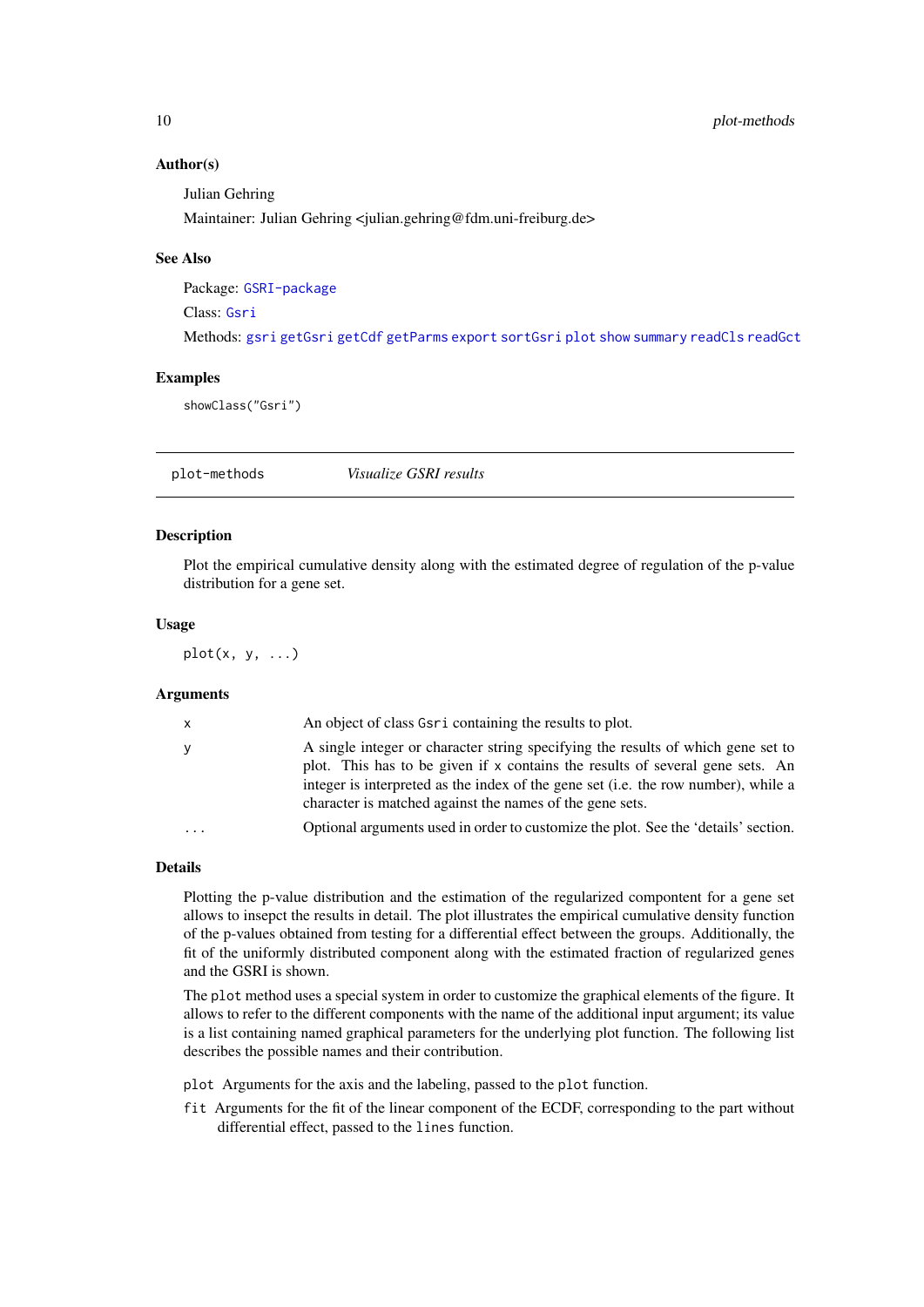- <span id="page-10-0"></span>ecdf Arguments for the ECDF of the p-values, passed to the lines function.
- reg Arguments for the horizontal line indicating the fraction of regulation, passed to the lines function.
- regText Arguments for the text label of reg, passed to the text function.
- gsri Arguments for the horizontal line indicating the GSRI, passed to the lines function.
- gsriText Arguments for the text label of gsri, passed to the text function.

Thus, changing for example the limit of the y-axis, the plot type and color of the ECDF, and the label of the x-axis, you can use:

```
plot(x,plot=list(ylim=c(0,0.8),xlab=expression(p)),ecdf=list(type="s",col="darkgreen"))
For more details, please see the 'examples' section.
```
#### Author(s)

Julian Gehring

Maintainer: Julian Gehring <julian.gehring@fdm.uni-freiburg.de>

## See Also

Package: [GSRI-package](#page-1-1)

Class: [Gsri](#page-7-1)

Methods: [gsri](#page-4-1) [getGsri](#page-3-1) [getCdf](#page-3-1) [getParms](#page-3-1) [export](#page-2-1) [sortGsri](#page-11-1) [plot](#page-9-1) [show](#page-7-2) [summary](#page-7-2) [readCls](#page-10-1) [readGct](#page-10-1)

#### Examples

```
## Not run:
plot(x)
plot(x, plot=list(main="Example plot"), ecdf=list(pch=21),
fit=list(lty=2, lwd=0.5, col="black"), gsri=list(col="lightblue"))
plot(x2, 2)plot(x2, "gs2")
## End(Not run)
```
read-functions *Import of '*.cls*' and '*.gct*' files*

#### <span id="page-10-1"></span>Description

Import the groups from '.cls' files and the expression data from '.gct' files.

#### Usage

readCls(file, ...) readGct(file, ...)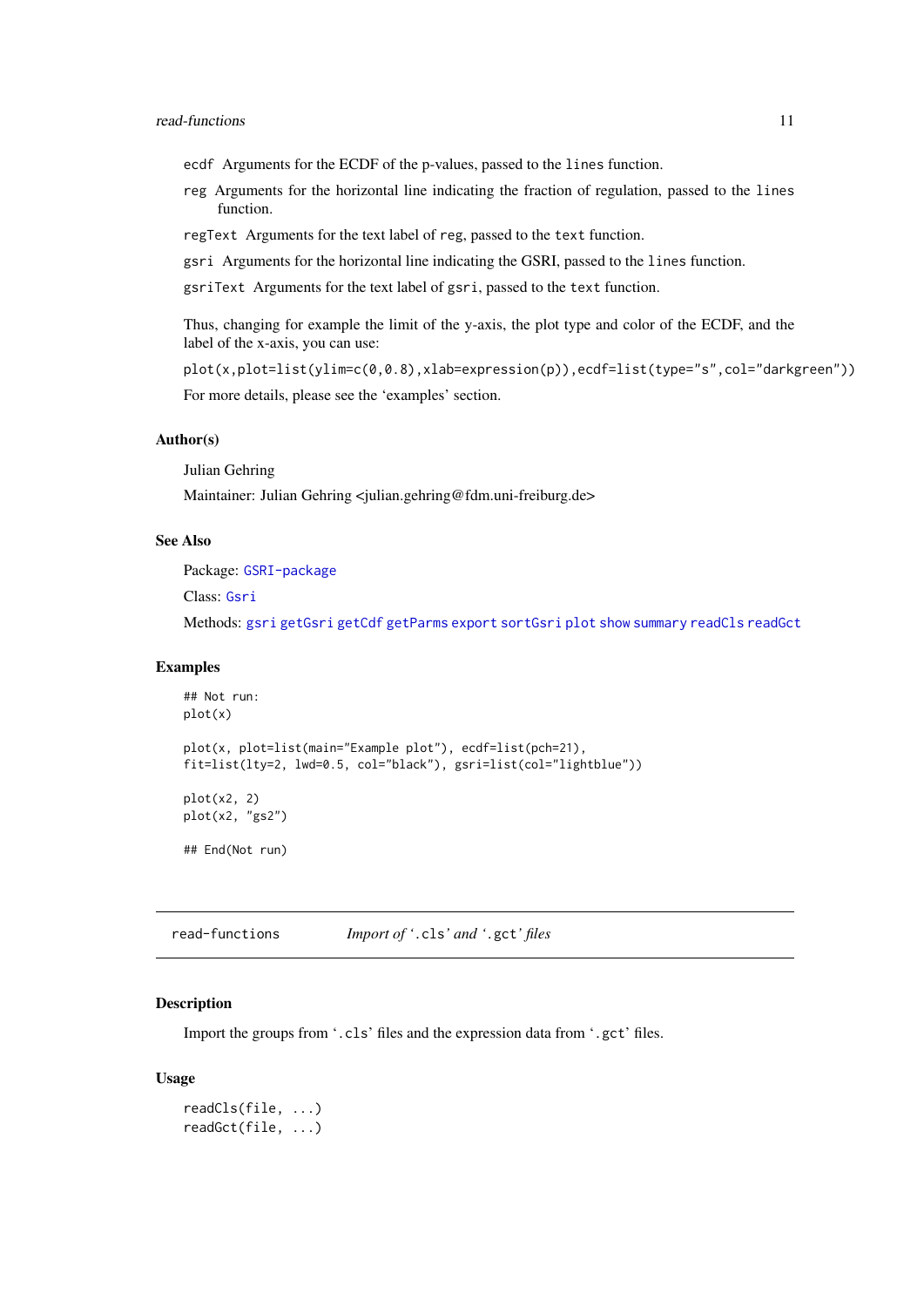<span id="page-11-0"></span>12 sortGsri

#### Arguments

| file     | Character vector specifying the path of the file to be read in. |
|----------|-----------------------------------------------------------------|
| $\cdots$ | Optinal arguments, currently not used.                          |

## Details

With these methods the expression data and the assignment of the samples to groups can be read from '.cls' (categorical class) and '.gct' (gene cluster text) files, respectively. Details on the specific formats can be found at [http://www.broadinstitute.org/cancer/software/gsea/wiki/](http://www.broadinstitute.org/cancer/software/gsea/wiki/index.php/Data_formats) [index.php/Data\\_formats](http://www.broadinstitute.org/cancer/software/gsea/wiki/index.php/Data_formats).

Please note that the readCls method reads only categorical class labels, not continuous ones.

## Value

For a '.cls' file, a factor containing the groups.

For a '.gct' file, a matrix containing the expression intensities, with rows corresponding to genes and columns to samples.

## Author(s)

Julian Gehring

Maintainer: Julian Gehring <julian.gehring@fdm.uni-freiburg.de>

## See Also

Package: [GSRI-package](#page-1-1)

Class: [Gsri](#page-7-1)

Methods: [gsri](#page-4-1) [getGsri](#page-3-1) [getCdf](#page-3-1) [getParms](#page-3-1) [export](#page-2-1) [sortGsri](#page-11-1) [plot](#page-9-1) [show](#page-7-2) [summary](#page-7-2) [readCls](#page-10-1) [readGct](#page-10-1)

## Examples

```
## Not run:
exprs <- readGct(file)
```
groups <- readCls(file)

## End(Not run)

<span id="page-11-1"></span>sortGsri *Sort GSRI results*

## Description

Sort the results of an Gsri object.

## Usage

```
sortGsri(x, names, decreasing=TRUE, na.last=NA, ...)
```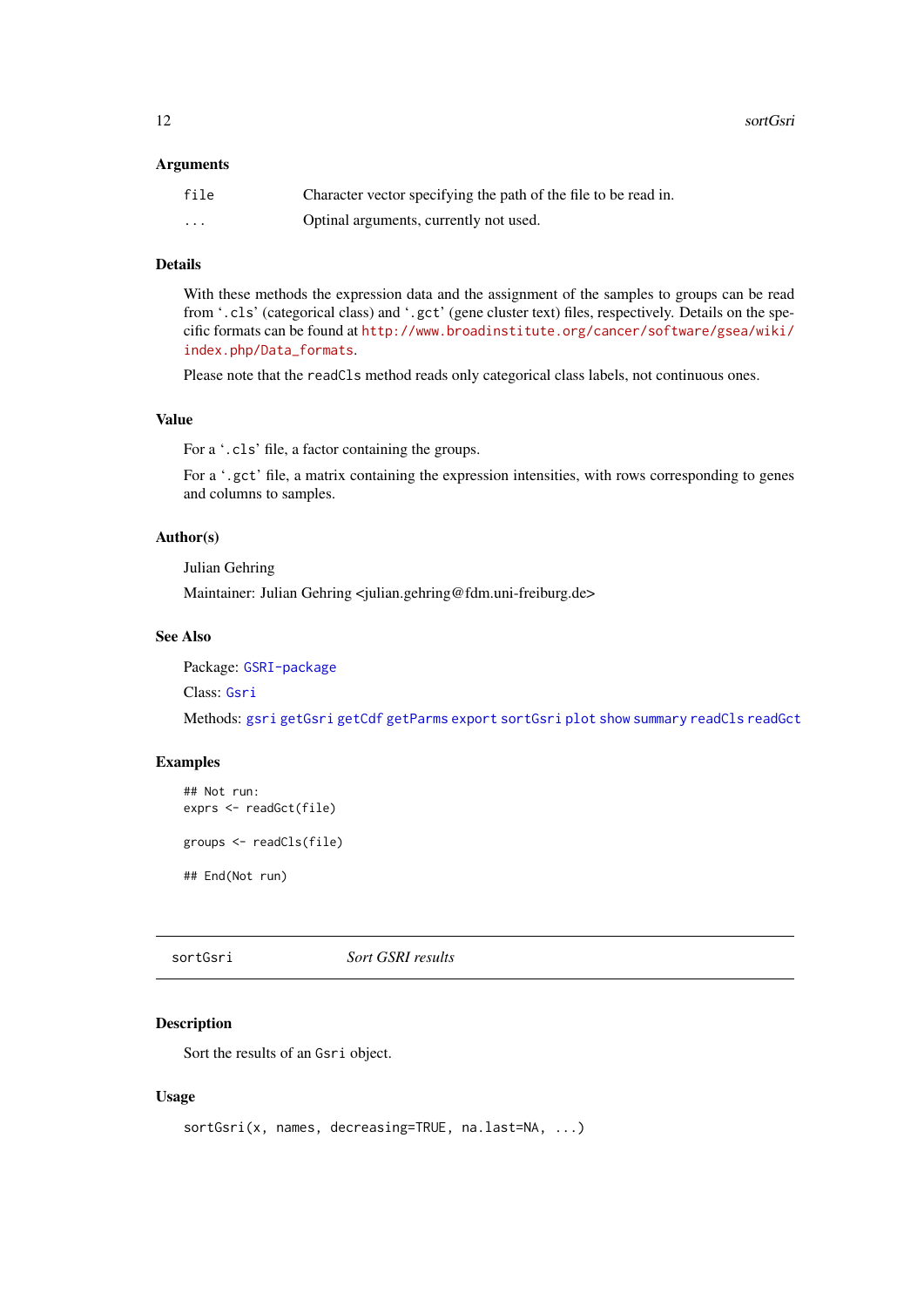#### <span id="page-12-0"></span>test-functions 13

## Arguments

| $\mathsf{x}$ | Object of class Gsri whose results to sort.                                                                                                                                                                                                                                                                                                                                                                    |
|--------------|----------------------------------------------------------------------------------------------------------------------------------------------------------------------------------------------------------------------------------------------------------------------------------------------------------------------------------------------------------------------------------------------------------------|
| names        | Columns along which the results of x should be sorted, eighter a character vector<br>with the names of the columns or an integer vector with the index of the columns.<br>If the vector has several elements, sorting is performed along all of them, starting<br>with the first and using subsequent ones to break existing ties. If names is not<br>specified the results are sorted according to pRegGenes. |
| decreasing   | Logical indicating whether the sorting should be in decreasing (default) or as-<br>cending order, see sort.                                                                                                                                                                                                                                                                                                    |
| na.last      | How NA values in the results should be treated, see sort.                                                                                                                                                                                                                                                                                                                                                      |
| $\cdots$     | Additional arguments, currently not used.                                                                                                                                                                                                                                                                                                                                                                      |

## Value

An object of class Gsri, with sorted slots result and cdf.

## Methods

signature(x="Gsri", names="ANY")

## Author(s)

Julian Gehring

Maintainer: Julian Gehring <julian.gehring@fdm.uni-freiburg.de>

#### See Also

Package: [GSRI-package](#page-1-1)

Class: [Gsri](#page-7-1)

Methods: [gsri](#page-4-1) [getGsri](#page-3-1) [getCdf](#page-3-1) [getParms](#page-3-1) [export](#page-2-1) [sortGsri](#page-11-1) [plot](#page-9-1) [show](#page-7-2) [summary](#page-7-2) [readCls](#page-10-1) [readGct](#page-10-1)

## Examples

```
## Not run:
sortGsri(object, c("pRegGenes", "nGenes"))
sortGsri(object, c(1, 5))
```
## End(Not run)

test-functions *Statistical test functions*

## Description

Assess the differential effect in gene expression between groups of microarray replicates.

## Usage

```
rowt(exprs, groups, id, index, testArgs)
rowF(exprs, groups, id, index, testArgs=list(var.equal=TRUE))
limmat(exprs, groups, id, index, testArgs)
```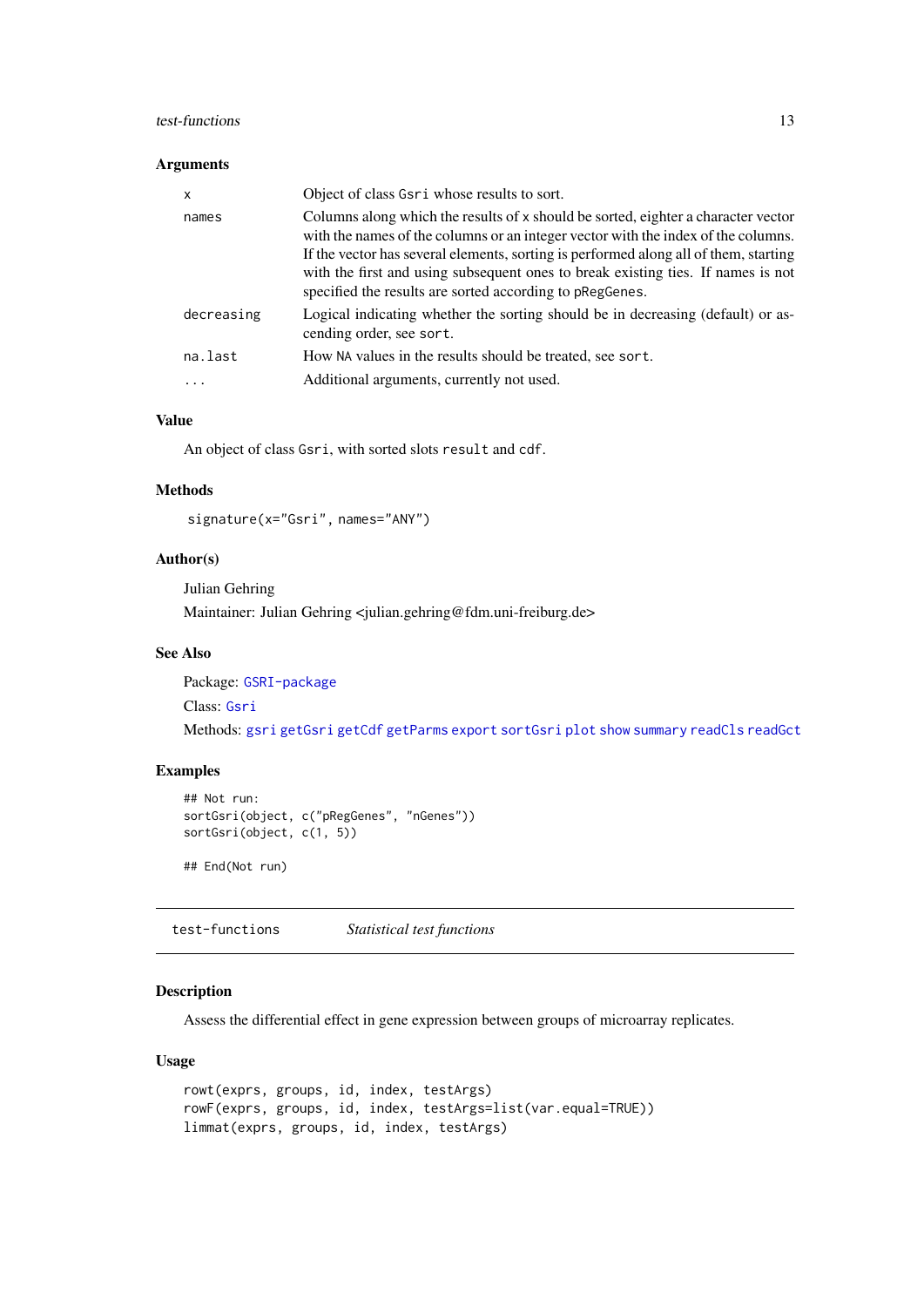#### Arguments

| exprs    | A matrix of expression values of size n x m, with rows representing the genes<br>and columns representing the samples. The structure is the same as for the exprs<br>argument of the gsri method.                 |
|----------|-------------------------------------------------------------------------------------------------------------------------------------------------------------------------------------------------------------------|
| groups   | A factor with the length m, specifying the groups of the corresponding samples<br>in exprs. The structure is the same as for the exprs argument of the gsri<br>method.                                            |
| id       | Index vector for the rows of exprs which are part of the current gene set.                                                                                                                                        |
| index    | Index for the columns of exprs, such that exprs[, index] yields the boot-<br>strapped expression matrix. Similar to the index arguments for boot of the<br><b>boot</b> package.                                   |
| testArgs | Optional list with arguments passed to the test function. If 'NULL' or missing<br>it is not passed to test and any exisiting default value of the function is used<br>instead.                                    |
|          | <b>var.equal:</b> For the rowF function a logical indicating whether equal variances<br>in the groups are assumed for the F-test (default: TRUE). For details, please<br>see rowFtests in the genefilter package. |

#### Details

With the t-test and the F-test, two widely used statistical tests are available in this package. To allow a fast computation the implementations from the genefilter package is used.

It is also possible to use custom test statistics for assessing the differential effect between groups for each gene. In this case the function is passed as the test argument to the gsri method, while additional parameters for the function can be passed as a list via the testArgs argument. The defined function is required to be called as

function(exprs,groups,id,index,testArgs),

with exprs the matrix of expression intensities of the microarray and groups the factor of group labels, with the same structure as those passed initially to the gsri method. The vector id contains the indices of the genes part of the current gene set and is used to subset the expression intensities if necessary. The function has to return one p-value for each gene in the gene set indicating its differential effect. The vector index contains the indicies of the samples for the bootstrapping. Applying index on the expression matrix in the form of exprs[ ,index] generates the bootstrapped data set.

For details on how to define and use your custom test functions, please refer to the 'examples' section or the vignette of this package.

#### Value

A vector of p-values, indicating the significance of the differential effect between groups for each gene.

#### Author(s)

Julian Gehring

Maintainer: Julian Gehring <julian.gehring@fdm.uni-freiburg.de>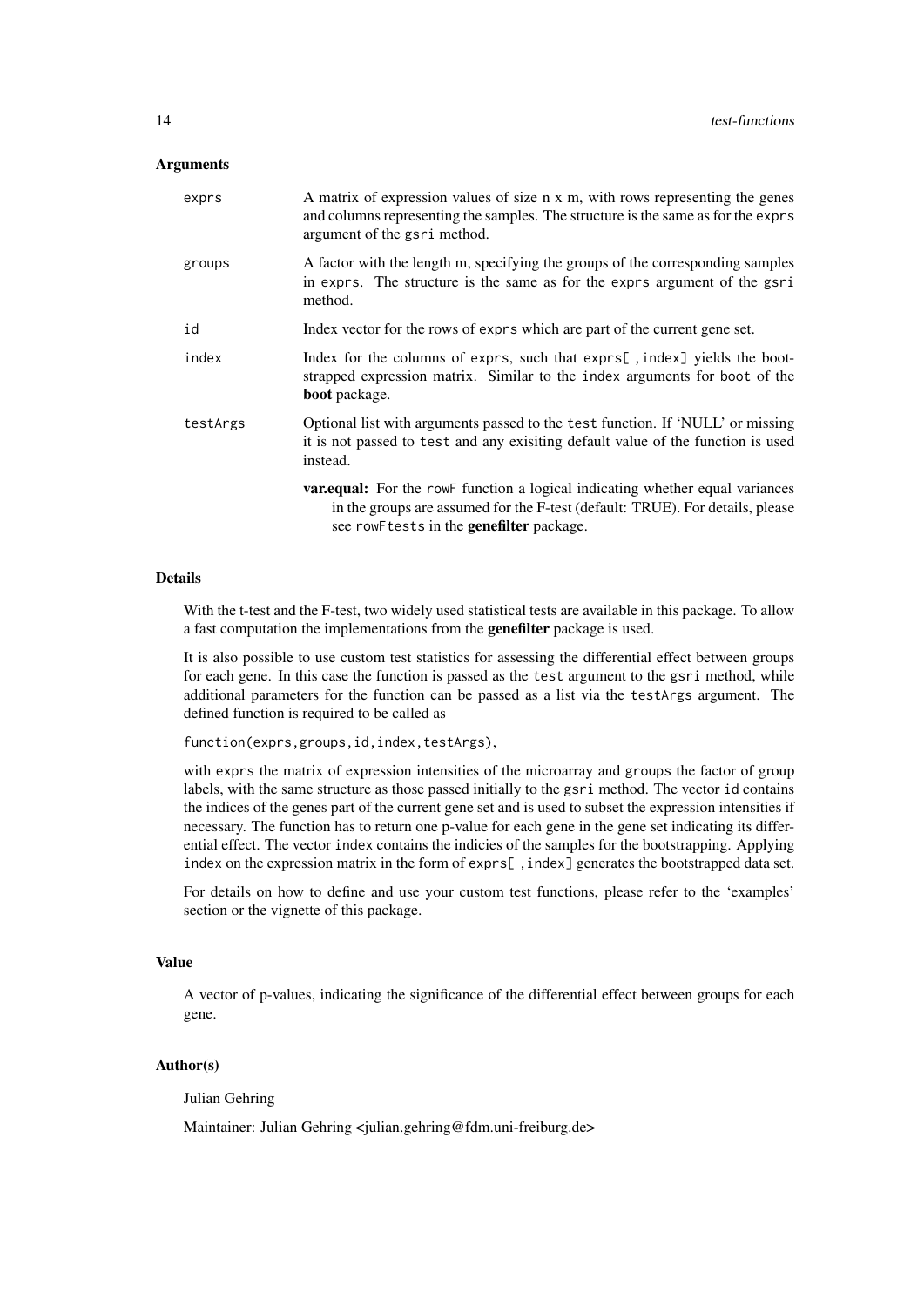<span id="page-14-0"></span>test-functions 15

#### See Also

Package: [GSRI-package](#page-1-1)

Class: [Gsri](#page-7-1)

Methods: [gsri](#page-4-1) [getGsri](#page-3-1) [getCdf](#page-3-1) [getParms](#page-3-1) [export](#page-2-1) [sortGsri](#page-11-1) [plot](#page-9-1) [show](#page-7-2) [summary](#page-7-2) [readCls](#page-10-1) [readGct](#page-10-1)

Statistical tests from the genefilter package: [rowFtests](#page-0-0)

## Examples

```
## Not run:
## A simple example for a custom test function using a linear model.
## Note that for two groups this is equivalent to a t-test with equal variances.
testFcn <- function(exprs, groups, id, index, testArgs) {
 stat <- function(e, g, f) {
  m \leftarrow \text{lm}(f)pval <- summary(m)$coefficients[2,4]
  }
pvals <- apply(exprs[id,index], 1, stat, groups, testArgs$f)
return(pvals)
}
## Pass the definition of the linear model through 'testArgs'
f \le formula(e \sim g)
res <- gsri(exprs, groups, test=testFcn, testArgs=list(f=f))
## End(Not run)
```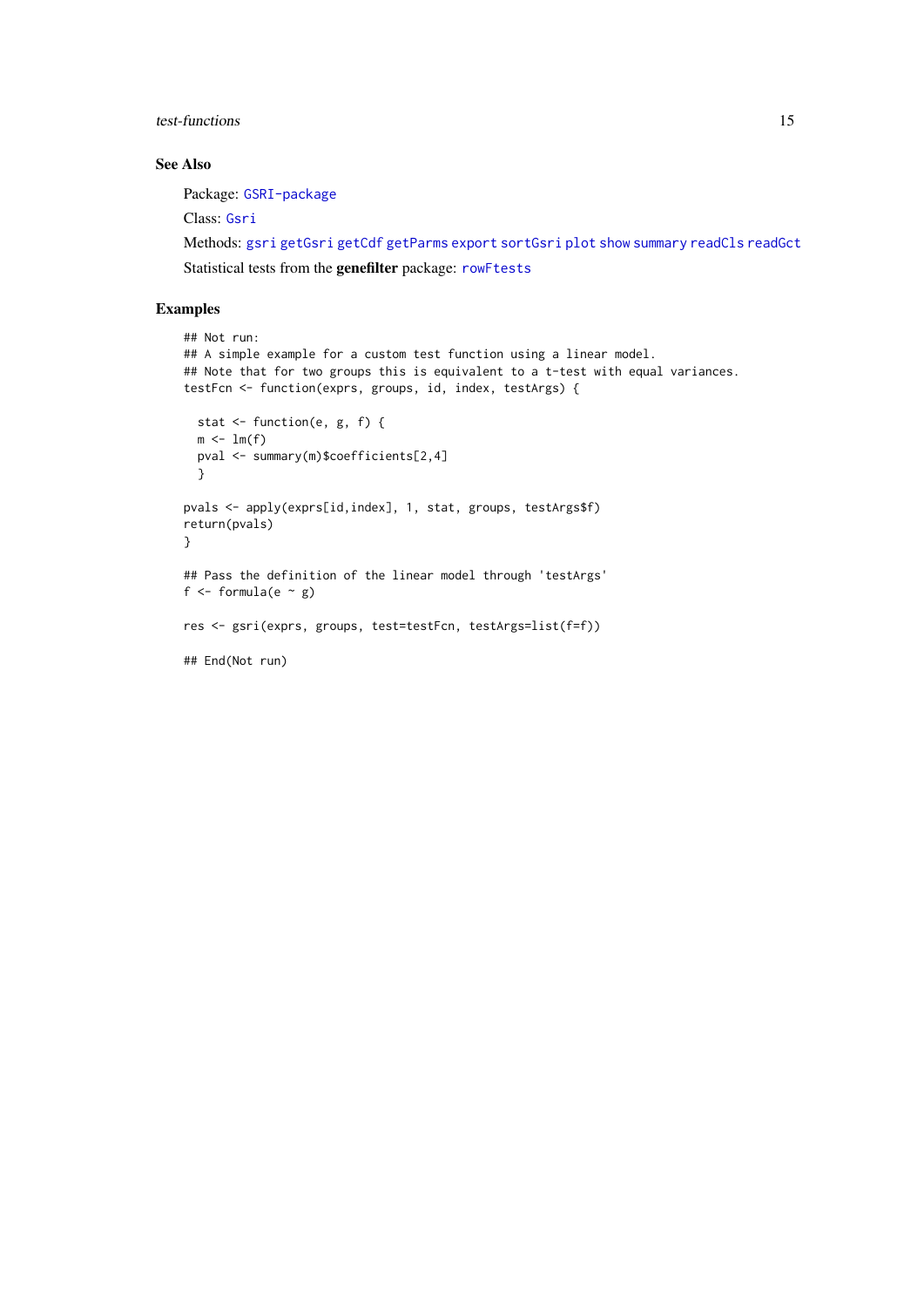# <span id="page-15-0"></span>Index

∗Topic classes Gsri-class, [8](#page-7-0) ∗Topic distribution gsri, [5](#page-4-0) GSRI-package, [2](#page-1-0) ∗Topic hplot plot-methods, [10](#page-9-0) ∗Topic htest gsri, [5](#page-4-0) GSRI-package, [2](#page-1-0) test-functions, [13](#page-12-0) ∗Topic io export, [3](#page-2-0) get-methods, [4](#page-3-0) read-functions, [11](#page-10-0) ∗Topic methods Gsri-class, [8](#page-7-0) plot-methods, [10](#page-9-0) ∗Topic package GSRI-package, [2](#page-1-0) ∗Topic utilities plot-methods, [10](#page-9-0) ∗Topic utils sortGsri, [12](#page-11-0)

export, *[3](#page-2-0)*, [3,](#page-2-0) *[4,](#page-3-0) [5](#page-4-0)*, *[8](#page-7-0)*, *[10–](#page-9-0)[13](#page-12-0)*, *[15](#page-14-0)* export,Gsri,character-method *(*export*)*, [3](#page-2-0)

get-methods, [4](#page-3-0) getCdf, *[3](#page-2-0)[–5](#page-4-0)*, *[8](#page-7-0)*, *[10](#page-9-0)[–13](#page-12-0)*, *[15](#page-14-0)* getCdf *(*get-methods*)*, [4](#page-3-0) getCdf,Gsri,ANY-method *(*get-methods*)*, [4](#page-3-0) getCdf,Gsri,missing-method *(*get-methods*)*, [4](#page-3-0) getGsri, *[3](#page-2-0)[–5](#page-4-0)*, *[8](#page-7-0)*, *[10](#page-9-0)[–13](#page-12-0)*, *[15](#page-14-0)* getGsri *(*get-methods*)*, [4](#page-3-0) getGsri,Gsri,ANY-method *(*get-methods*)*, [4](#page-3-0) getGsri,Gsri,missing-method *(*get-methods*)*, [4](#page-3-0) getParms, *[3](#page-2-0)[–5](#page-4-0)*, *[8](#page-7-0)*, *[10](#page-9-0)[–13](#page-12-0)*, *[15](#page-14-0)* getParms *(*get-methods*)*, [4](#page-3-0) getParms,Gsri-method *(*get-methods*)*, [4](#page-3-0) GSRI *(*GSRI-package*)*, [2](#page-1-0) Gsri, *[3](#page-2-0)[–5](#page-4-0)*, *[7,](#page-6-0) [8](#page-7-0)*, *[10](#page-9-0)[–13](#page-12-0)*, *[15](#page-14-0)*

Gsri *(*Gsri-class*)*, [8](#page-7-0) gsri, *[3–](#page-2-0)[5](#page-4-0)*, [5,](#page-4-0) *[8](#page-7-0)*, *[10](#page-9-0)[–13](#page-12-0)*, *[15](#page-14-0)* gsri,ExpressionSet,factor,GeneSet-method *(*gsri*)*, [5](#page-4-0) gsri,ExpressionSet,factor,GeneSetCollection-method *(*gsri*)*, [5](#page-4-0) gsri,ExpressionSet,factor,missing-method *(*gsri*)*, [5](#page-4-0) gsri,matrix,factor,GeneSet-method *(*gsri*)*, [5](#page-4-0) gsri,matrix,factor,GeneSetCollection-method *(*gsri*)*, [5](#page-4-0) gsri,matrix,factor,missing-method *(*gsri*)*, [5](#page-4-0) Gsri-class, [8](#page-7-0) gsri-methods *(*gsri*)*, [5](#page-4-0) GSRI-package, [2](#page-1-0)

limmat *(*test-functions*)*, [13](#page-12-0)

plot, *[3–](#page-2-0)[5](#page-4-0)*, *[8](#page-7-0)*, *[10](#page-9-0)[–13](#page-12-0)*, *[15](#page-14-0)* plot *(*plot-methods*)*, [10](#page-9-0) plot,Gsri,ANY-method *(*plot-methods*)*, [10](#page-9-0) plot,Gsri,integer-method *(*plot-methods*)*, [10](#page-9-0) plot-methods, [10](#page-9-0)

read-functions, [11](#page-10-0) readCls, *[3](#page-2-0)[–5](#page-4-0)*, *[8](#page-7-0)*, *[10](#page-9-0)[–13](#page-12-0)*, *[15](#page-14-0)* readCls *(*read-functions*)*, [11](#page-10-0) readCls,character-method *(*read-functions*)*, [11](#page-10-0) readGct, *[3](#page-2-0)[–5](#page-4-0)*, *[8](#page-7-0)*, *[10](#page-9-0)[–13](#page-12-0)*, *[15](#page-14-0)* readGct *(*read-functions*)*, [11](#page-10-0) readGct,character-method *(*read-functions*)*, [11](#page-10-0) rowF *(*test-functions*)*, [13](#page-12-0) rowFtests, *[15](#page-14-0)* rowt *(*test-functions*)*, [13](#page-12-0)

show, *[3–](#page-2-0)[5](#page-4-0)*, *[8](#page-7-0)*, *[10](#page-9-0)[–13](#page-12-0)*, *[15](#page-14-0)* show *(*Gsri-class*)*, [8](#page-7-0) show,Gsri-method *(*Gsri-class*)*, [8](#page-7-0) sortGsri, *[3](#page-2-0)[–5](#page-4-0)*, *[8](#page-7-0)*, *[10](#page-9-0)[–12](#page-11-0)*, [12,](#page-11-0) *[13](#page-12-0)*, *[15](#page-14-0)*